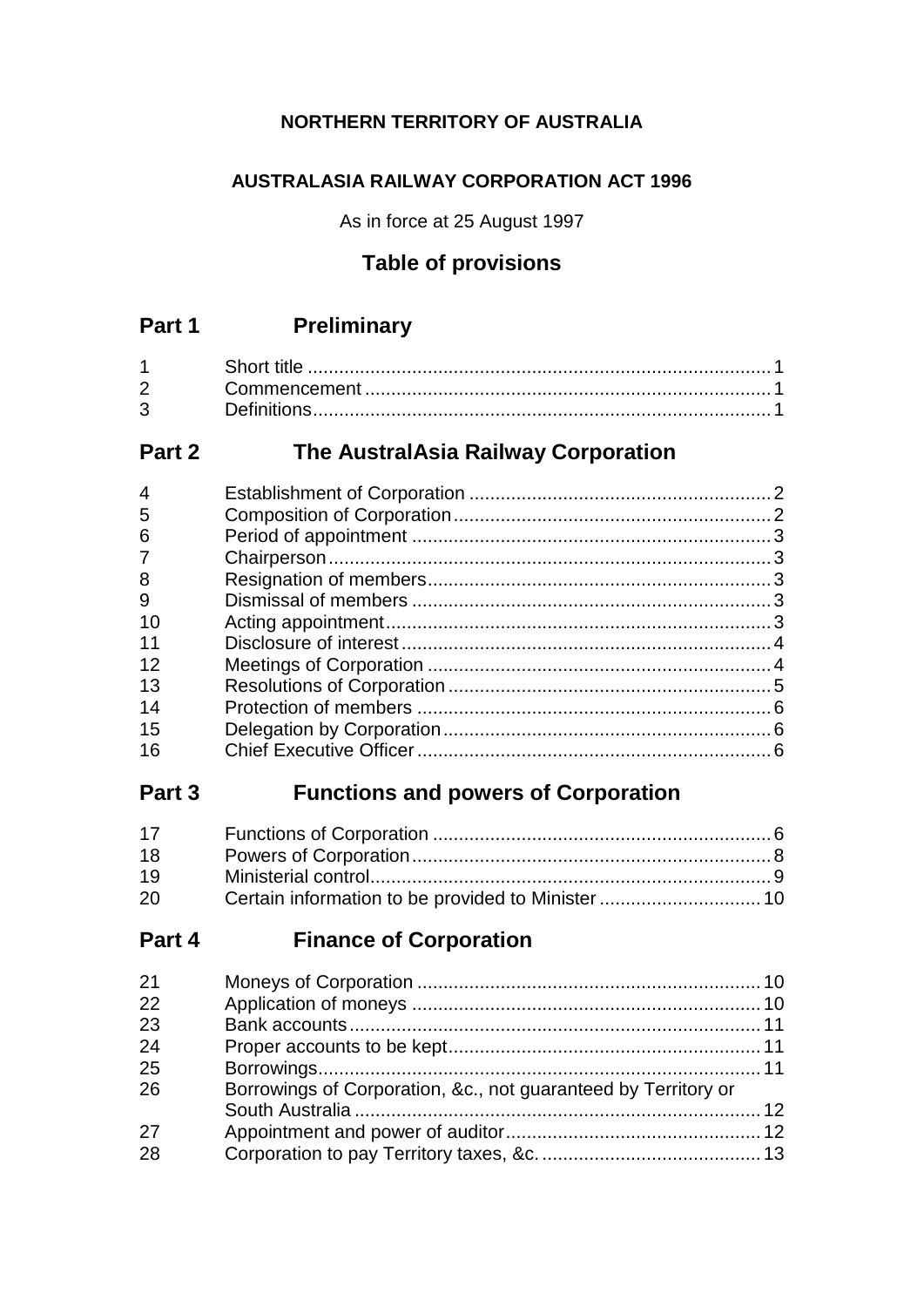# **Part 5 Miscellaneous**

| 29 |  |
|----|--|
| 30 |  |
| 31 |  |
| 32 |  |
| 33 |  |
| 34 |  |
|    |  |

## **ENDNOTES**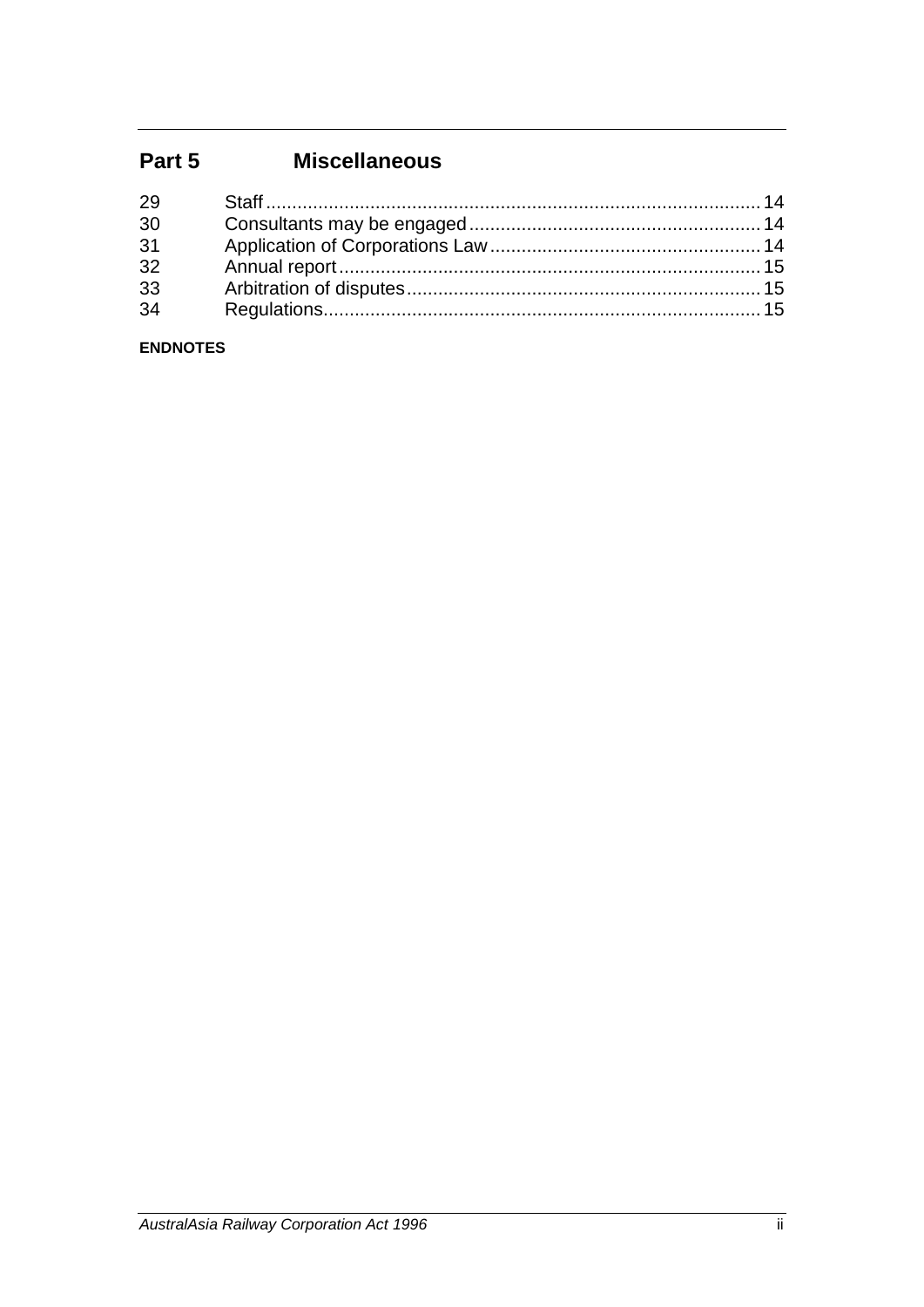# **NORTHERN TERRITORY OF AUSTRALIA**

As in force at 25 August 1997 \_\_\_\_\_\_\_\_\_\_\_\_\_\_\_\_\_\_\_\_

\_\_\_\_\_\_\_\_\_\_\_\_\_\_\_\_\_\_\_\_

## **AUSTRALASIA RAILWAY CORPORATION ACT 1996**

An Act to establish The AustralAsia Railway Corporation and for related purposes

## **Part 1 Preliminary**

## **1 Short title**

This Act may be cited as the *AustralAsia Railway Corporation Act 1996*.

#### **2 Commencement**

This Act comes into operation on the date fixed by the Administrator by notice in the *Gazette*.

#### **3 Definitions**

In this Act, unless the contrary intention appears:

*Corporation* means The AustralAsia Railway Corporation established by section 4.

*corridor* means the land comprising the route of the railway from Tarcoola in South Australia to Darwin in the Territory.

*Chairperson* means the Chairperson of the Corporation; *AustralAsia Railway Corporation*.

*member* means a member of the Corporation and includes a person appointed under section 10 to act as a member, while the person is so acting.

**Project** means the construction of the Alice Springs to Darwin section of the Railway and the operation and maintenance of the Railway.

*Railway* means the railway from Tarcoola to Darwin and associated facilities, plant and equipment, rolling stock and all other assets required for the operation of the Railway and includes the rights to use the corridor.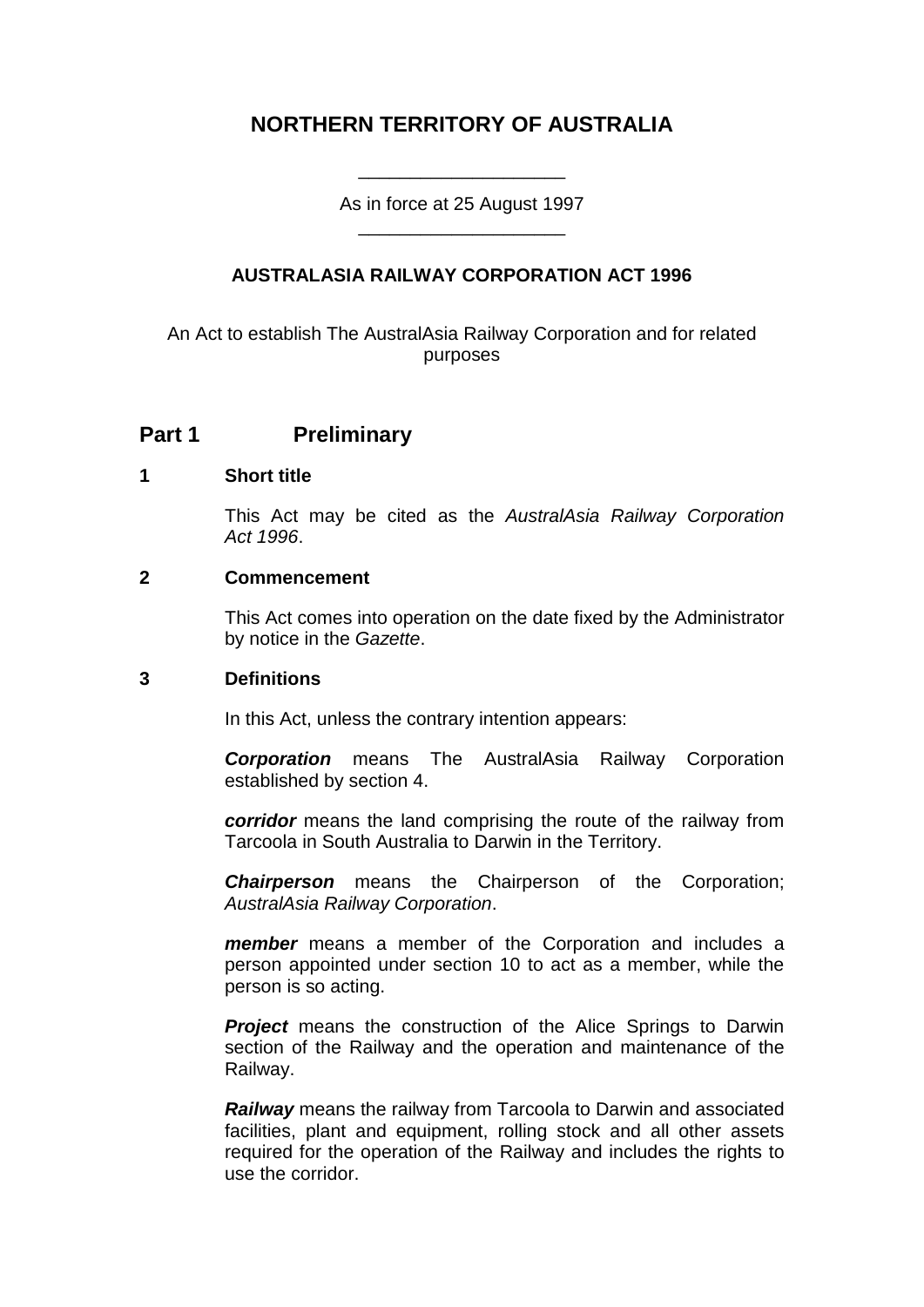*South Australian Minister* means the Minister of State of South Australia having responsibilities for railways in that State.

## **Part 2 The AustralAsia Railway Corporation**

## **4 Establishment of Corporation**

- (1) There is established The AustralAsia Railway Corporation.
- (2) The Corporation:
	- (a) is a body corporate with perpetual succession;
	- (b) has a common seal; and
	- (c) is capable, in its corporate name, of acquiring, holding and disposing of real (including leasehold) and personal property and of suing and being sued.
- (3) All courts, judges and persons acting judicially are to take judicial notice of the common seal of the Corporation affixed to a document and are to assume that it was duly affixed.
- (4) For the purposes of the *Remuneration (Statutory Bodies) Act*, the Corporation shall be deemed to have been established for a public purpose.

## **5 Composition of Corporation**

- (1) The Corporation consists of:
	- (a) the Chief Executive Officer;
	- (b) 2 persons appointed by the Minister who, in the opinion of the Minister, are persons suitable to represent the interests of the Territory;
	- (c) 2 persons appointed by the Minister nominated by the South Australian Minister who, in the opinion of the South Australian Minister, are persons suitable to represent the interests of South Australia; and
	- (d) where the Minister and the South Australian Minister agree, not more than 4 other persons appointed by the Minister.
- (2) The exercise of a power or the performance of a function by the Corporation is not affected by reason only of there being a vacancy in the membership of the Corporation.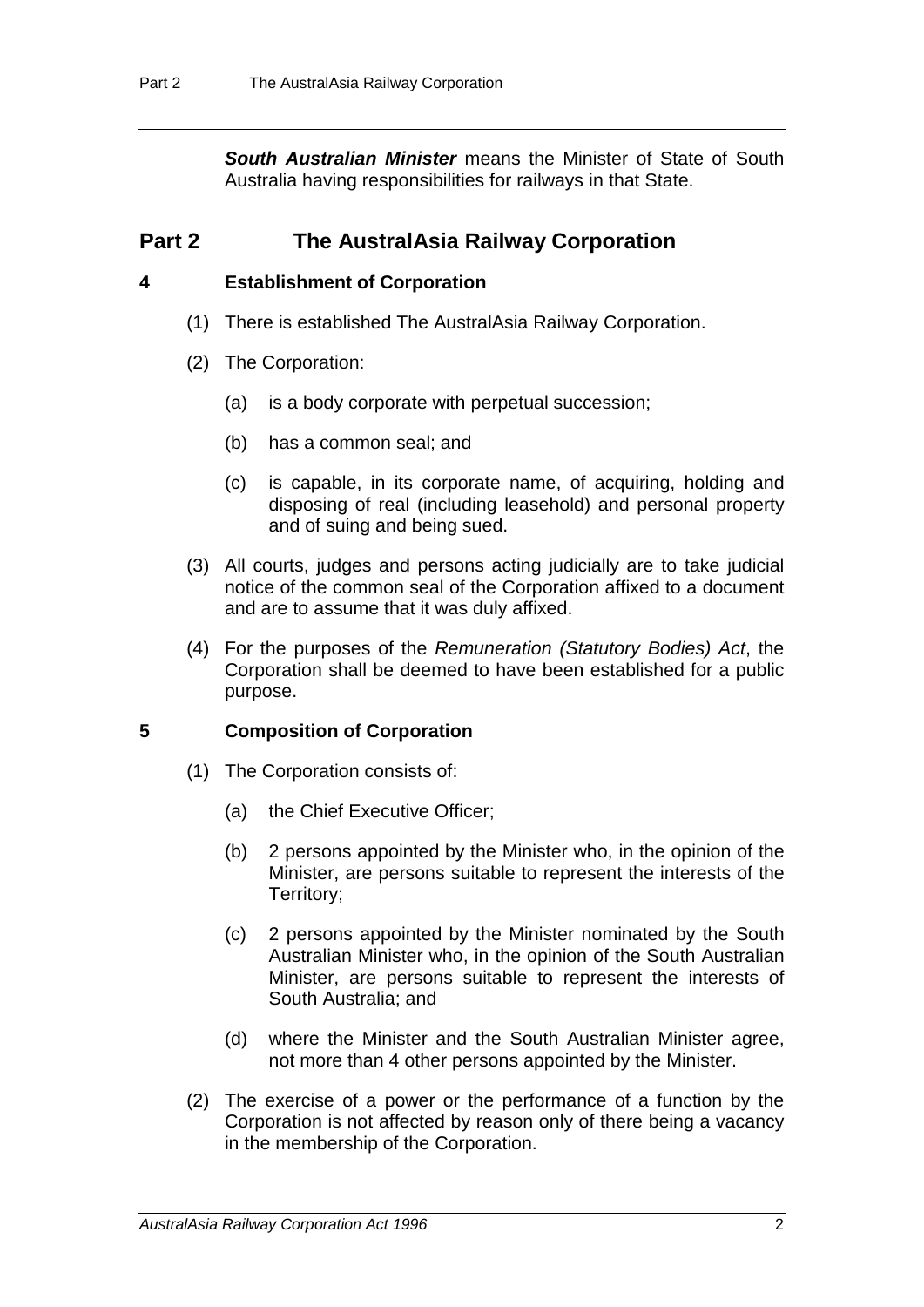## **6 Period of appointment**

Subject to this Act, a member appointed under section 5 holds office for the period, not exceeding 5 years, specified in his or her appointment, but is eligible for re-appointment.

## **7 Chairperson**

The Minister is to appoint a member (other than the Chief Executive Officer) to be the Chairperson of the Corporation.

## **8 Resignation of members**

A member may resign office by writing signed by him or her and delivered to the Minister.

## **9 Dismissal of members**

- (1) The Minister may terminate the appointment of a member (other than the Chief Executive Officer) for inability, inefficiency, misbehaviour or physical or mental incapacity.
- (2) If a member:
	- (a) is absent, except by leave of the Corporation, from 3 consecutive meetings of the Corporation; or
	- (b) becomes bankrupt, applies to take the benefit of any law for the relief of bankrupt or insolvent debtors, compounds with his or her creditors or makes an assignment of his or her remuneration for their benefit,

the Minister is to terminate the appointment of the member.

(3) The Minister may only terminate the appointment of a member appointed on the recommendation of the South Australian Minister when the South Australian Minister requests that the member's appointment be terminated and the Minister must terminate the appointment on receiving the request.

## **10 Acting appointment**

- (1) Where a member is or is expected to be absent from duty, the Minister may appoint a person to act in the place of the member during the absence.
- (2) The Minister may, at any time, terminate an appointment made under subsection (1).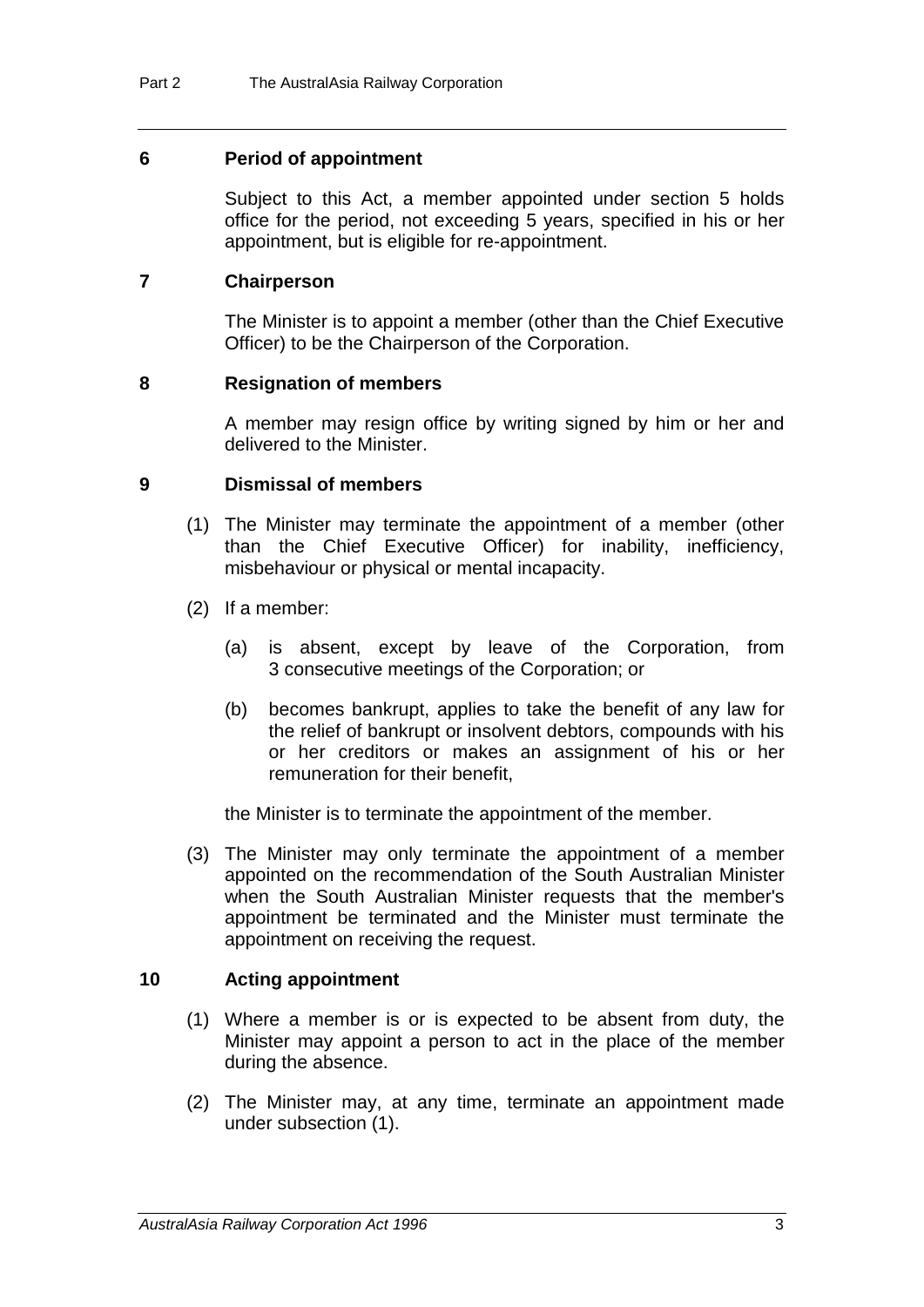- (3) The Minister may only appoint a person to act in the place of a member appointed on the recommendation of the South Australian Minister on the recommendation of that Minister.
- (4) The validity of a decision of the Corporation is not to be questioned in any proceedings on a ground arising from the fact that the occasion for the appointment of a person under subsection (1) had not arisen or that an appointment under that subsection had ceased to have effect.

## **11 Disclosure of interest**

- (1) A member who has a direct or indirect pecuniary interest in a matter being considered or about to be considered by the Corporation otherwise than as a member of, and in common with the other members of, a corporation consisting of not less than 25 persons and of which he or she is not a director is, as soon as possible after the relevant facts have come to the member's knowledge, to disclose the nature of his or her interest at a meeting of the Corporation.
- (2) A disclosure under subsection (1) is to be recorded in the minutes of the Corporation and, unless the Corporation otherwise determines, the member:
	- (a) is not, while he or she has that interest, to take part after the disclosure in any deliberation or decision of; and
	- (b) is to be disregarded for the purpose of constituting a quorum of,

the Corporation in relation to the matter.

- (3) For the purpose of making a determination under subsection (2) in relation to a member who has made a disclosure under subsection (1), a member who has a direct or indirect pecuniary interest in the matter to which the disclosure relates is not:
	- (a) to be present during the deliberations of the Corporation for the purpose of making the determination; or
	- (b) to take part in the making by the Corporation of the determination.

## **12 Meetings of Corporation**

(1) The Chairperson is to call meetings of the Corporation as and when necessary for the exercise of its powers and the performance of its functions.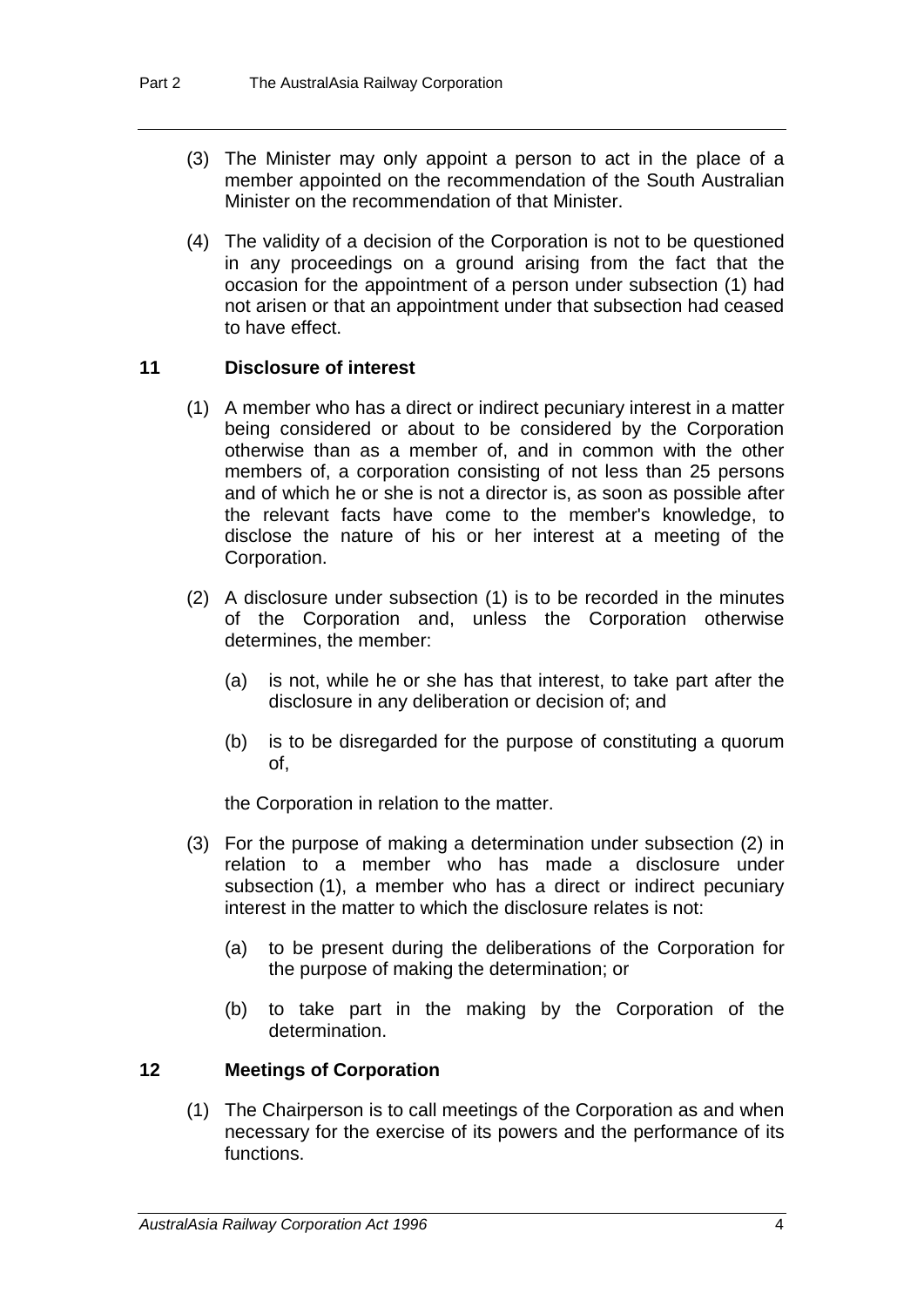- (2) The Minister may, at any time, direct the Chairperson to convene a meeting of the Corporation and the Chairperson is to convene a meeting in accordance with the direction.
- (3) At a meeting of the Corporation:
	- (a) the Chairperson, if present, is to preside but in the absence of the Chairperson the members present are to elect one of their number to act as Chairperson and that person may exercise the powers and perform the functions of the Chairperson for the meeting;
	- (b) questions arising are to be determined by a majority of the votes of the members present and voting and, in the event of an equality of votes, the Chairperson or member presiding at the meeting has, in addition to his or her deliberative vote, a casting vote; and
	- (c) subject to this Act, the Corporation is to determine the procedure to be followed at or in connection with the meeting.
- (4) At a meeting of the Corporation:
	- (a) one member appointed under section 5(1)(b) and one member appointed under section 5(1)(c) are to be present; and
	- (b) one more than half of the members then holding office constitute a quorum.
- (5) The Corporation is to cause records of its meetings to be kept.

## **13 Resolutions of Corporation**

- (1) A resolution of the Corporation, unless unanimous, is of no effect and cannot be implemented until 7 days after the date on which it is made.
- (2) Before the expiration of the period referred to in subsection (1), the Minister may and must, when requested by the South Australian Minister, instruct the Corporation not to take any action to implement the resolution.
- (3) When instructed under subsection (2), the Corporation must not take any action to implement the resolution unless authorised the Minister.
- (4) The Minister is not to authorise the Corporation under subsection (3) if the instruction under subsection (2) was given on the request of the South Australian Minister unless requested by the South Australian Minister.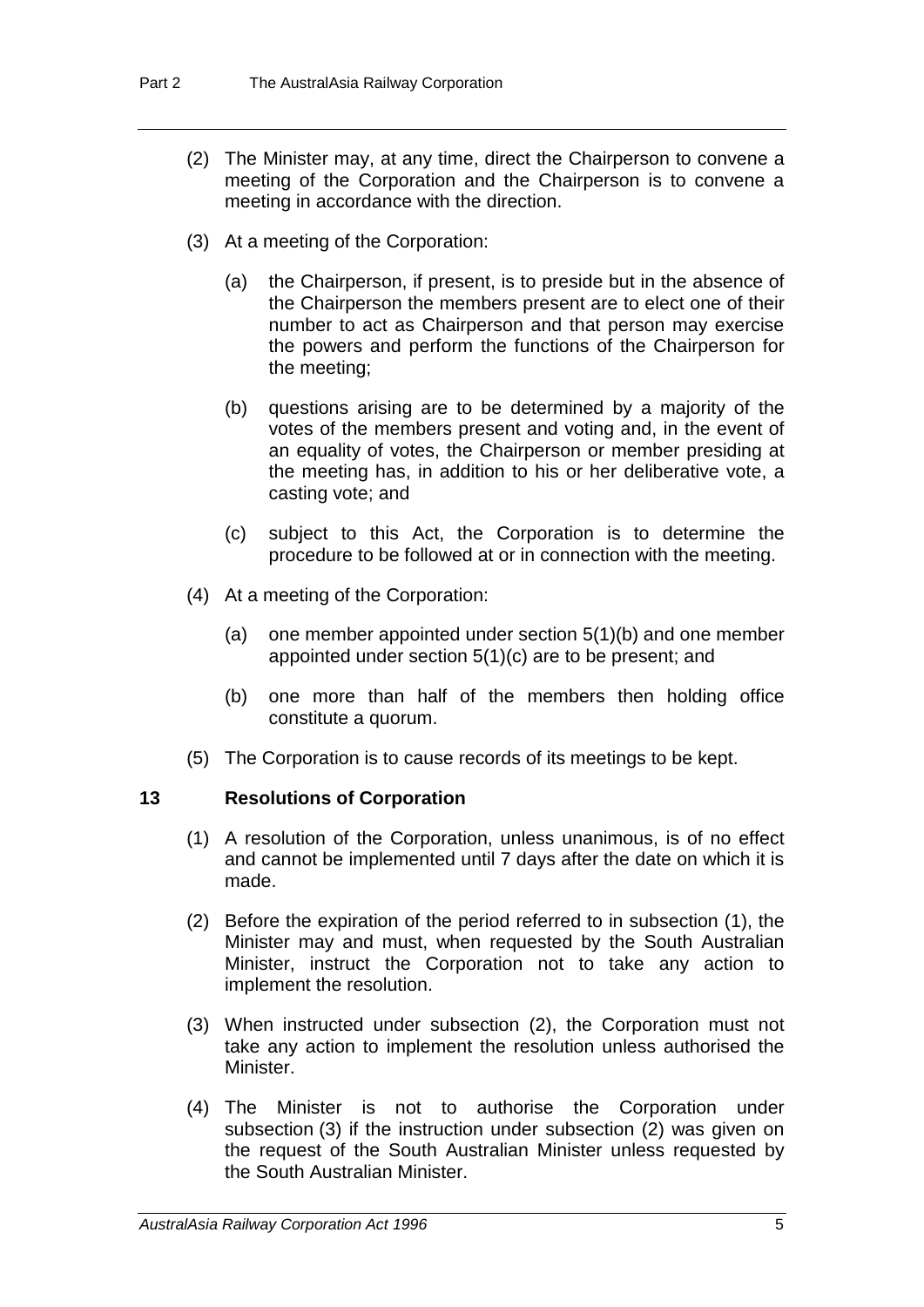(5) Where an instruction has been given, the Minister and the South Australian Minister are to attempt to agree on the course of action in respect of the resolution.

## **14 Protection of members**

Subject to section 31, no action or proceeding, civil or criminal, lies against the Chairperson or another member for or in respect of an act or thing done or omitted to be done in good faith by that person in his or her capacity as Chairperson or member.

## **15 Delegation by Corporation**

- (1) The Corporation may, by instrument under its seal, delegate to a member, to a committee of the Corporation consisting of 2 or more members, or to an officer of the Corporation, any of its powers and functions under this Act, other than this power of delegation.
- (2) A power or function delegated under this section, when exercised or performed by the delegate, is to be taken to have been exercised or performed by the Corporation.
- (3) A delegation under this section does not prevent the exercise of a power or the performance of a function by the Corporation.

## **16 Chief Executive Officer**

- (1) The Corporation is to appoint a person to be the Chief Executive Officer.
- (2) A person may only be appointed the Chief Executive Officer on the recommendation of both the Minister and the South Australian Minister.
- (3) The Corporation may terminate the appointment of the Chief Executive Officer but only on the recommendation of the Minister and the South Australian Minister.

## **Part 3 Functions and powers of Corporation**

## **17 Functions of Corporation**

The functions of the Corporation are:

- (a) to obtain and hold secure title to the corridor;
- (b) to develop and manage the project brief inviting submissions from consortia to undertake the Project;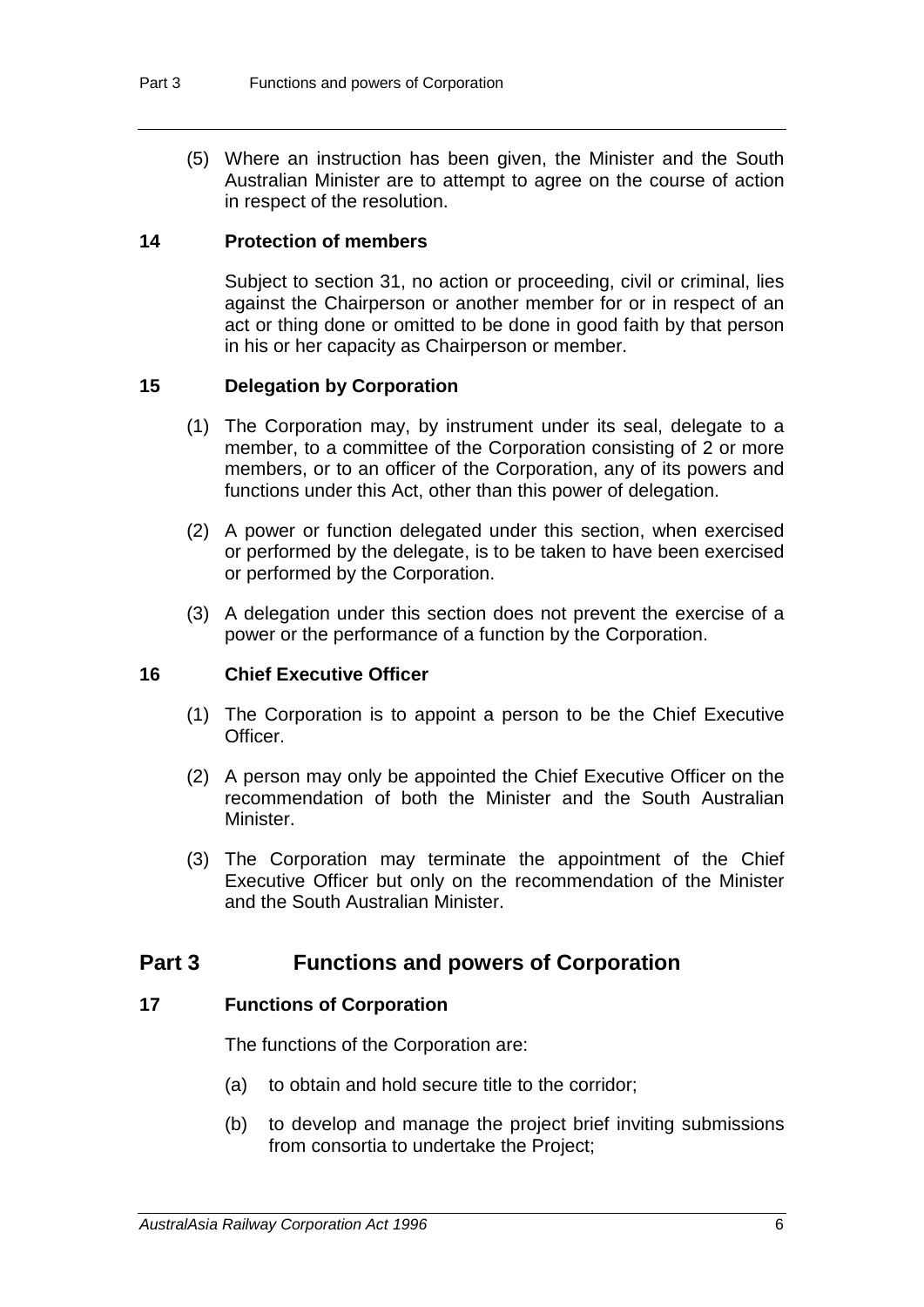- (c) to advise and assist South Australia and the Territory on the implementation of the Commonwealth's contribution to the Project;
- (d) to nominate the successful consortium to undertake the Project;
- (e) to receive and distribute dividends to South Australia and the Territory enabling them to share in any profits in the Project;
- (f) to provide, by way of lease, sublease, licence, concession or other arrangements, secure rights of access to the corridor to enable the successful consortium to undertake the Project;
- (g) to co-ordinate and supervise the making of government grants to the successful consortium;
- (h) to evaluate submissions received on the Project and to make recommendations to South Australia and the Territory in respect of the submissions;
- (j) to approach government agencies to define the concessions and basis for agreement between South Australia, the Territory and the Commonwealth and the successful consortium;
- (k) to undertake all necessary environmental and planning processes, including all heritage and Aboriginal conservation clearances, as may be required for the Project to commence;
- (m) to facilitate rail access principles to the Railway for the successful consortium and to liaise in respect to access regimes for the national rail network;
- (n) to facilitate the determination of the terms of access to the Port of Darwin;
- (p) to assist and determine the conditions of access to the Project through service roads and to assist in determining rights for extraction of construction materials and the royalty arrangements involved;
- (q) to monitor construction and operation of the Project to ensure it complies with minimum requirements, including heritage, Aboriginal and environmental issues;
- (r) to exercise residual powers that may be detailed in any lease, licence or concession agreement between the Corporation and the successful consortium during the ongoing operation of the Railway, including powers to order emergency access and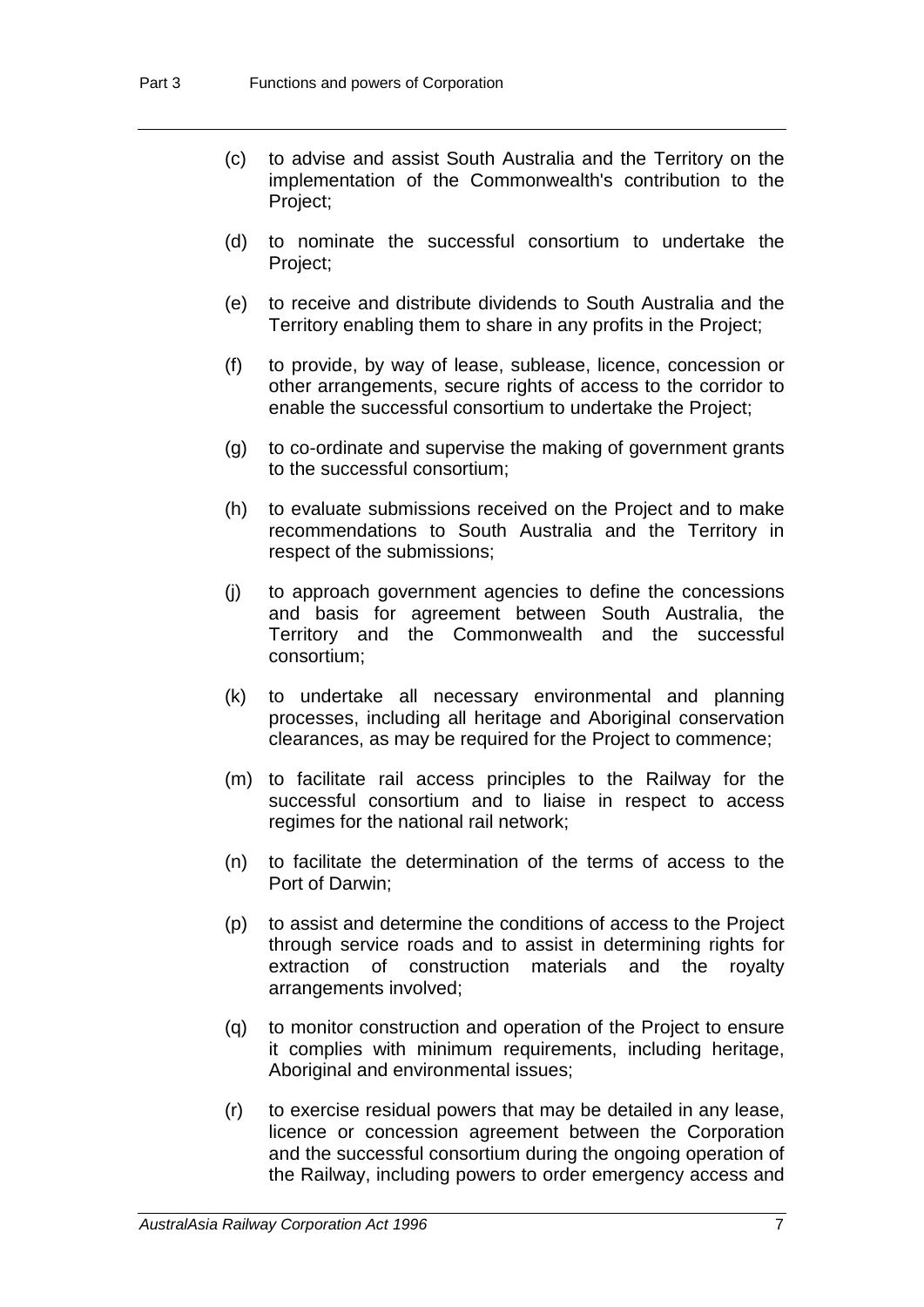to supervise reversionary arrangements at the end of the Project;

- (s) to facilitate opportunities for businesses in South Australia and the Territory to provide goods and services required for the Project; and
- (t) to give effect to this Act and any agreement between South Australia and the Territory relating to the Project, including the winding up and dissolution of the Corporation and the distribution of its assets.

## **18 Powers of Corporation**

- (1) Subject to this Act, the Corporation has all the powers of a natural person to do all things necessary or convenient to be done for or in connection with or incidental to the performance of its functions.
- (2) Without limiting subsection (1), the Corporation may:
	- (a) enter into contracts;
	- (b) acquire, hold and dispose of real or personal property, rights, privileges, permits, licences and authorities;
	- (c) form, or participate in the formation of, a corporation;
	- (d) subscribe for or otherwise acquire, and dispose of, shares in, or debentures or other securities of, a corporation;
	- (e) enter into a partnership or an arrangement for sharing of profits;
	- (f) give guarantees and indemnities;
	- (g) improve real property owned by or under the control of the Corporation;
	- (h) appoint receivers, agents and attorneys;
	- (j) act as trustee;
	- (k) act as agent;
	- (m) receive grants of money from the Commonwealth, the Territory and South Australia;
	- (n) borrow money, or raise money otherwise than by borrowing (including from outside of the Territory or Australia), in any manner that accords with sound current commercial practice;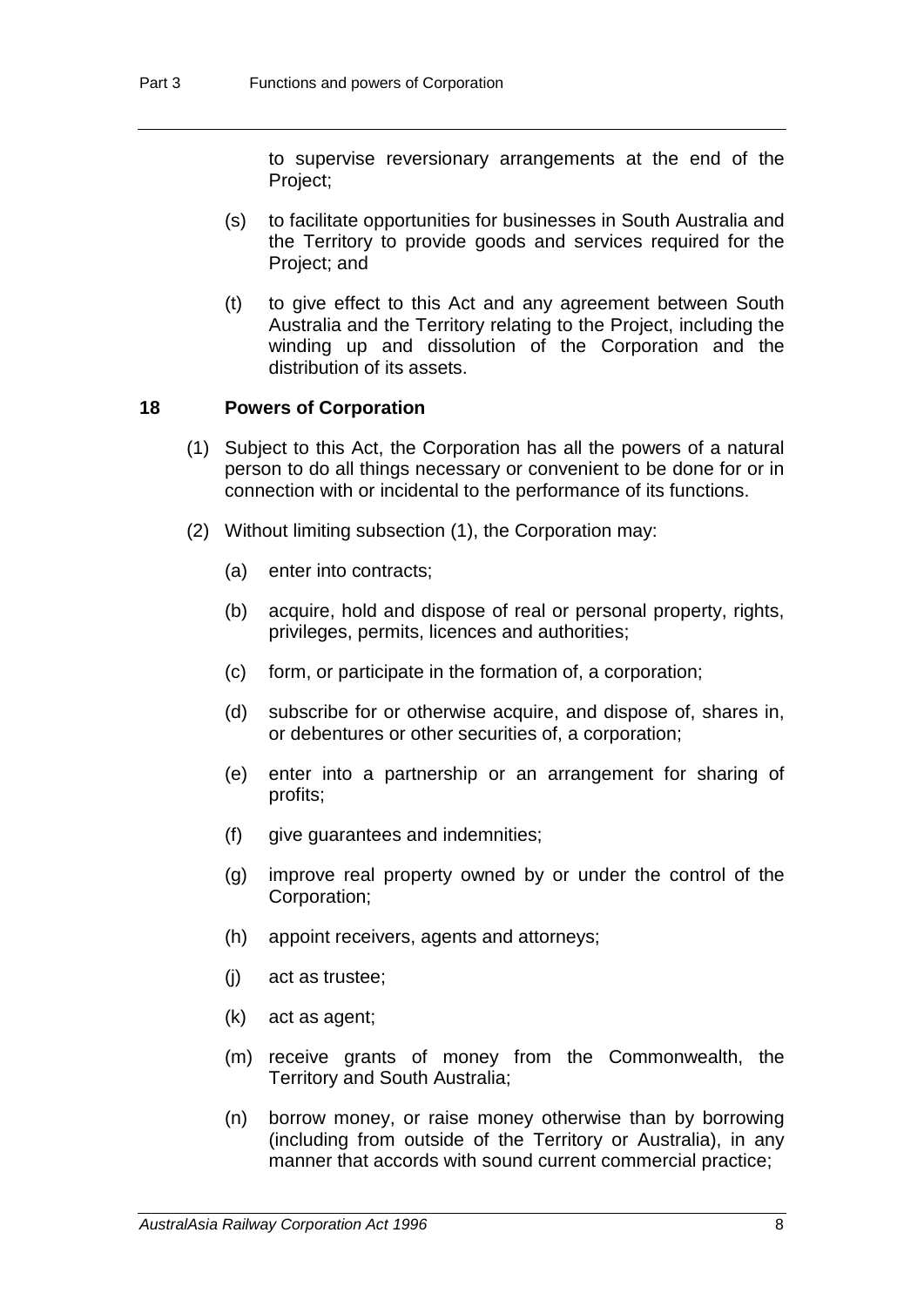- (p) lend money;
- (q) draw, make, accept, endorse and discount bills of exchange and promissory notes; and
- (r) pay dividends on capital at such rates and times as it determines.
- (3) The Corporation is not to borrow or lend money except with the consent of both the Minister and the South Australian Minister.
- (4) Where the Corporation is notified by the Minister that an action is considered by the Minister and the South Australian Minister as significant to the Project, the Corporation is not to exercise any of its powers in respect of the action except as provided by subsection (5).
- (5) Where the Minister and the South Australian Minister agree on the action proposed to be taken by the Corporation, the Minister is to authorise the Corporation to exercise its powers in respect of the action and the Corporation may exercise its powers in accordance with the authorisation.

## **19 Ministerial control**

- (1) The Corporation, in exercising its powers and performing its functions, is subject to the written lawful directions of the Minister.
- (2) For the purposes of subsection (1), but without limiting the generality of the words *lawful directions*, a direction is not lawful if complying with it would necessarily result in a breach by the Corporation of a legally enforceable contract or agreement or of a commercial undertaking.
- (3) Where a direction of the Minister requires the Corporation to take an action or disclose information (or to have a corporation over which it has the necessary control take an action or discloses information) that, in the opinion of the Corporation, for good commercial reasons, should not be taken or be disclosed, the Corporation is, in writing, to advise the Minister of its objection and the reasons for its objection.
- (4) If after receiving the Corporation's objections the Minister, in writing, confirms his or her direction to the Corporation, the Minister is to give his or her reasons for so doing and the Corporation is to comply with the direction.
- (5) The Minister is to cause a copy of each direction given by the Minister to the Corporation (and all objections and reasons under subsection (3) and confirmations and reasons under subsection (4))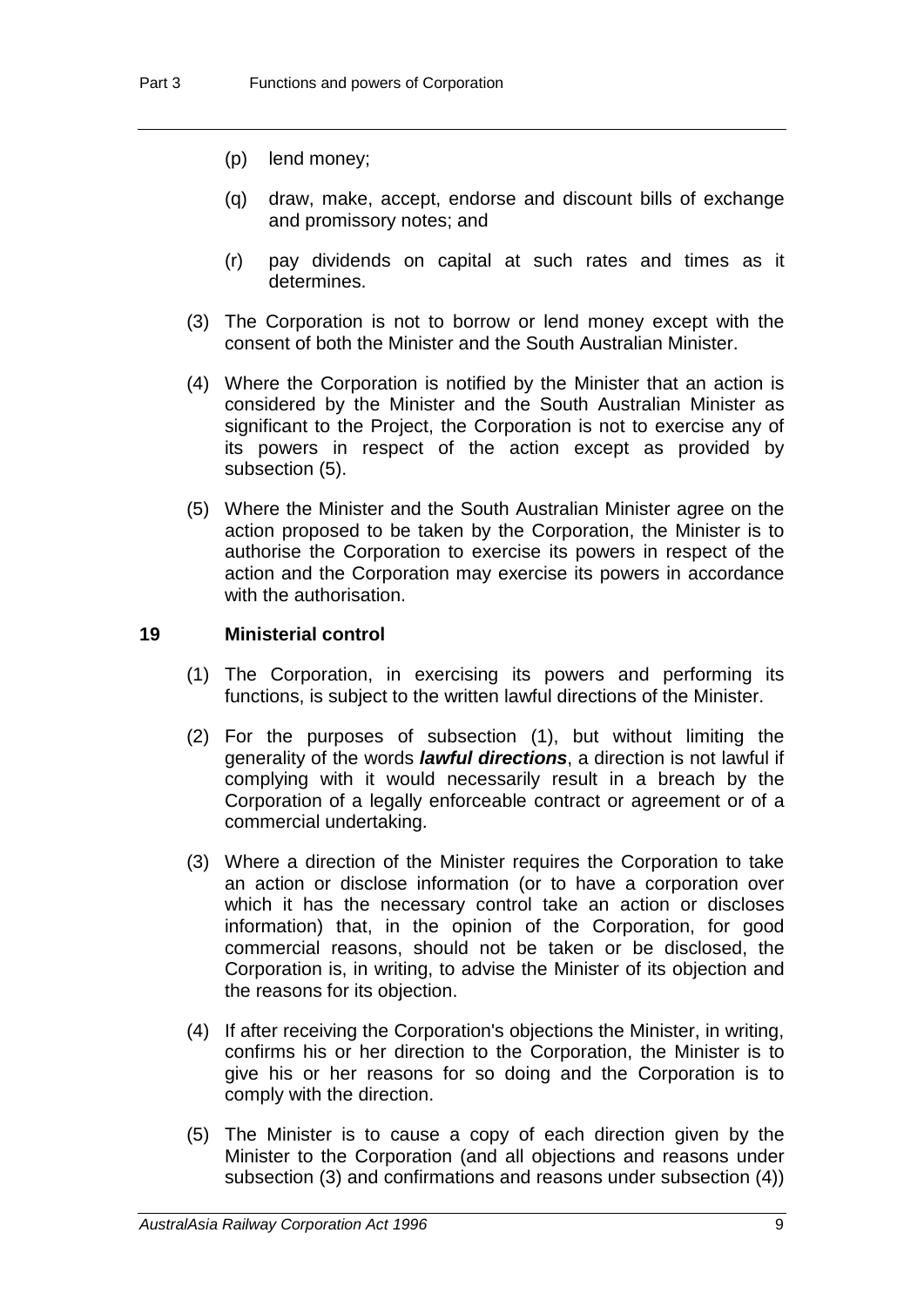to be tabled in the Legislative Assembly within 6 sitting days of the Assembly after it or they are given or made.

(6) Where the Minister or the South Australian Minister considers a direction under this section is appropriate or required, he or she must consult the other Minister and, if both agree, the Minister is to give the direction.

## **20 Certain information to be provided to Minister**

- (1) Subject to subsection (2), the Corporation is to provide to the Minister, as soon as practicable after it receives them, copies of all notices, advice and accounts provided to the Corporation in its capacity as a shareholder of or investor in another corporation or trust.
- (2) Where, in the opinion of the Corporation, a notice, advice or account received by it contains commercially sensitive information that ought not to be disclosed, it may advise the Minister of its receipt of the document and is not to provide a copy to the Minister unless directed to do so under section 19.

## **Part 4 Finance of Corporation**

#### **21 Moneys of Corporation**

The moneys of the Corporation consist of:

- (a) moneys that are appropriated for its purposes;
- (b) dividends on shares owned by the Corporation;
- (c) interest on investments of moneys of the Corporation;
- (d) proceeds of the sale or other disposition of property and investments of the Corporation;
- (e) moneys received as grants from the Commonwealth and South Australia; and
- (f) such other amounts as, from time to time, become available for the use of the Corporation under this or any other Act.

## **22 Application of moneys**

The moneys of the Corporation are to be applied only in payment or discharge of the expenses and other obligations (including the payment of dividends) of the Corporation, whether contractually incurred or imposed by or under a law in force in the Territory.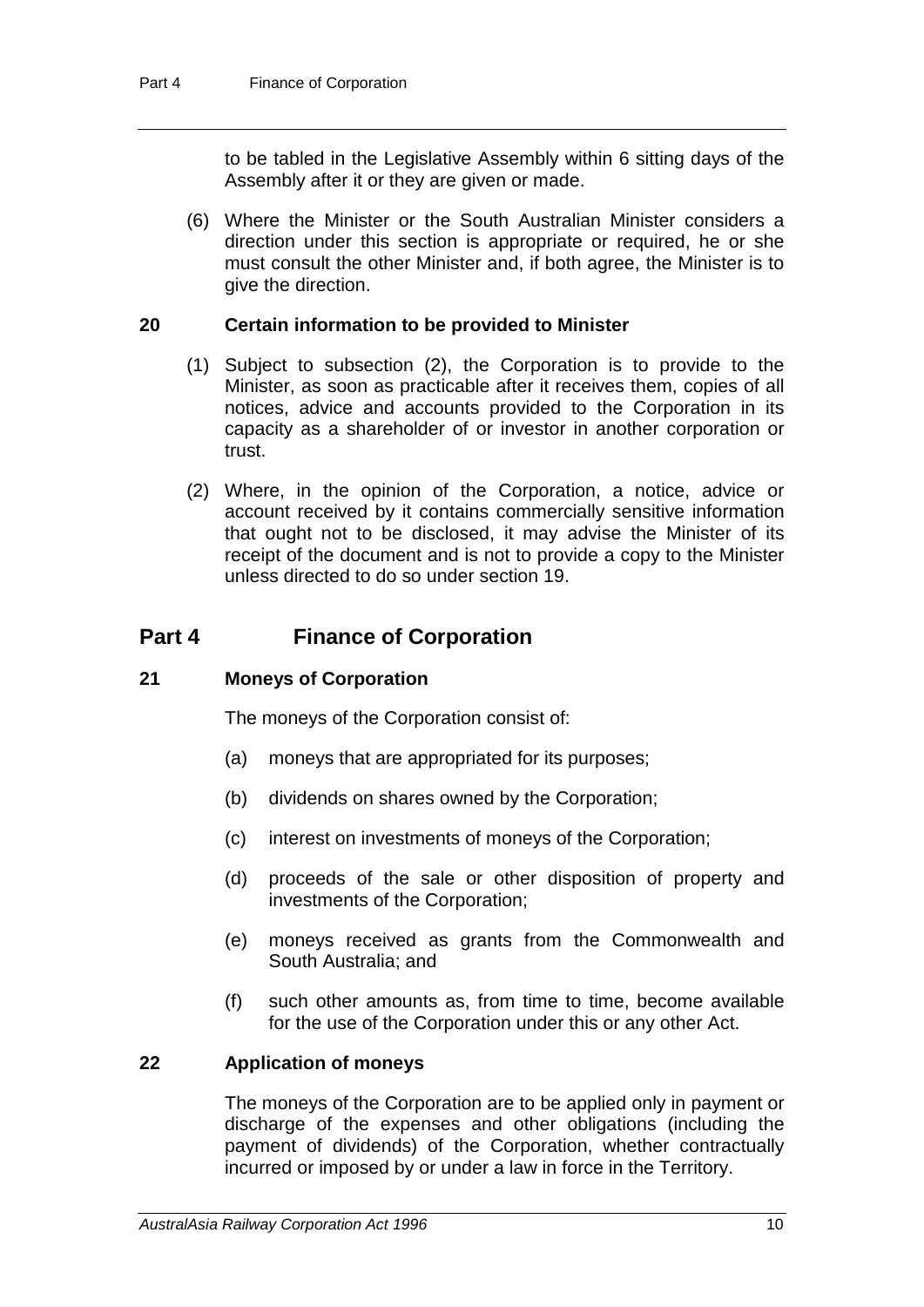## **23 Bank accounts**

The Corporation is to open and maintain in the Territory an account or accounts with a bank or banks.

#### **24 Proper accounts to be kept**

The Corporation is to keep proper accounts and records of its transactions and affairs and is to do all things necessary to ensure that all payments out of the moneys of or held by the Corporation are correctly made and properly authorised and that adequate control is maintained over the assets of, or in the custody of, the Corporation and over the incurring of liabilities.

## **25 Borrowings**

- (1) Without limiting the generality of section 18(2)(n), the Corporation may, under that section, borrow money, or raise money otherwise than by borrowing, by dealing with securities.
- (2) A borrowing of money, or a raising of money otherwise than by borrowing, in pursuance of section 18(2)(n) may be made, in whole or in part, in a currency other than Australian currency.
- (3) In this section, *securities* includes stocks, debentures, debenture stocks, notes, bonds, promissory notes, bills of exchange and similar instruments or documents.
- (4) A reference in this section to dealing with securities includes a reference to:
	- (a) creating, executing, entering into, drawing, making, accepting, endorsing, issuing, discounting, selling, purchasing or reselling securities:
	- (b) creating, selling, purchasing or re-selling rights or options in respect of securities; and
	- (c) entering into agreements or other arrangements relating to securities.
- (5) For the purposes of this section:
	- (a) the issue by the Corporation of an instrument acknowledging a debt in consideration of:
		- (i) the payment or deposit of money; or
		- (ii) the provision of credit,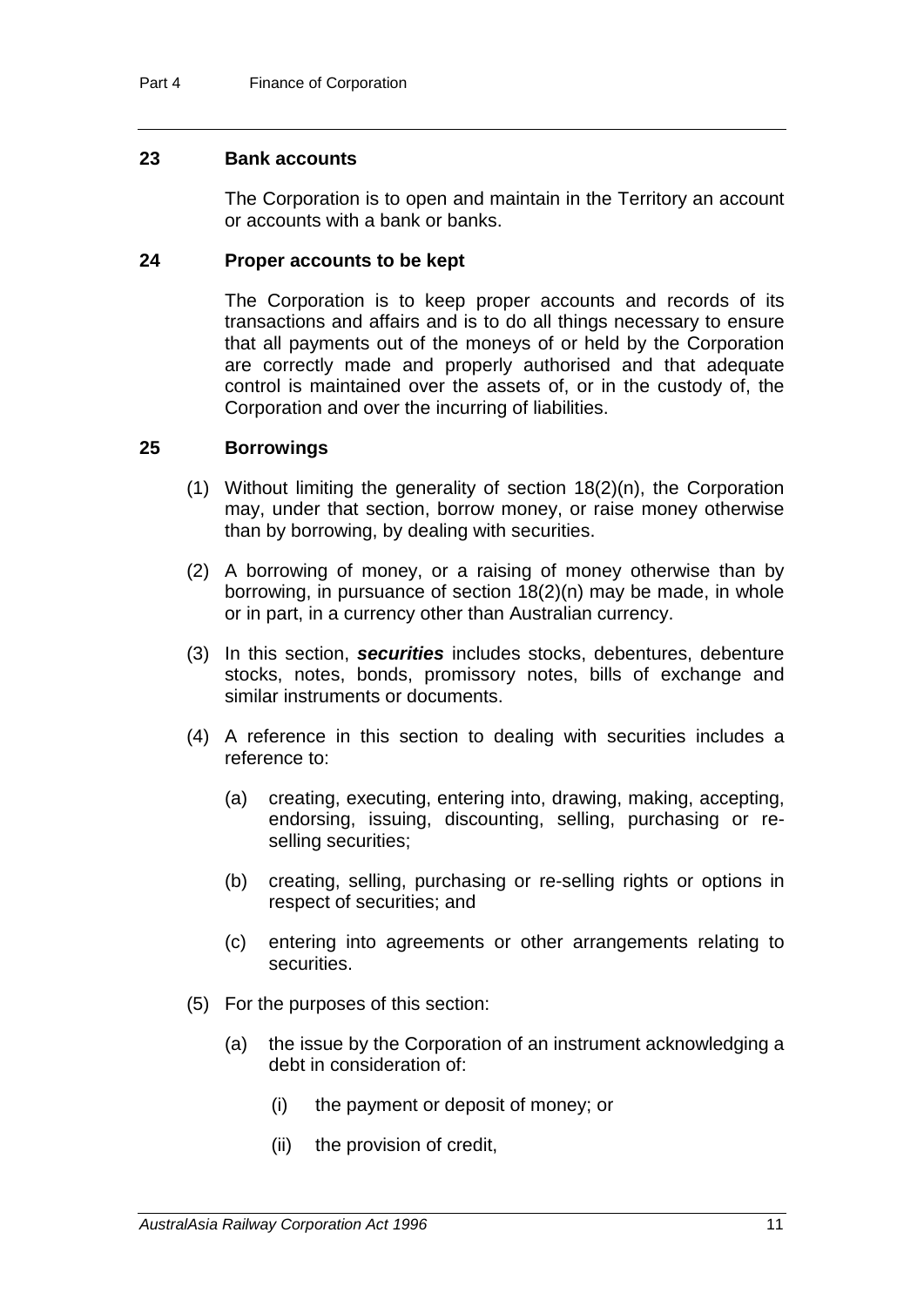otherwise than in relation to a transaction that is in the ordinary course of the day-to-day operations of the Corporation shall be deemed to be a raising by the Corporation, otherwise than by borrowing, of an amount of money equal to the amount of the money paid or deposited or the value of the credit provided, as the case may be; and

(b) the obtaining of credit by the Corporation other-wise than in relation to a transaction that is in the ordinary course of the day-to-day operations of the Corporation shall be deemed to be a raising by the Corporation, otherwise than by borrowing, of an amount of money equal to the value of the credit so obtained.

## **26 Borrowings of Corporation, &c., not guaranteed by Territory or South Australia**

Notwithstanding anything in this or any other Act or law in force in the Territory, the Corporation or any other person is not capable of entering into a contract or other arrangement whereby the Territory or South Australia or an authority of the Territory or South Australia guarantees borrowings, or the raising of money otherwise than by borrowing, of the Corporation or gives an indemnity relating to such borrowings or raising of money, neither:

- (a) is a person capable of accepting such a guarantee or indemnity or of lawfully accepting any payment or other benefit in pursuance of such a purported guarantee or indemnity; or
- (b) is such a guarantee or indemnity to arise or be implied by operation of law.

## **27 Appointment and power of auditor**

- (1) In this section and section 32, *auditor* means:
	- (a) a registered company auditor, within the meaning of the Corporations Law, (including a firm of auditors one of the partners of which is so registered) appointed by the Corporation with the consent of the Minister and the South Australian Minister; or
	- (b) if the Minister directs under section 19(1), the Auditor-General.
- (2) The requirements of this section are in addition to the requirements under section 31 but to the extent, if any, that the requirements of this section and under section 31 are not capable of standing together, the requirements of this section prevail.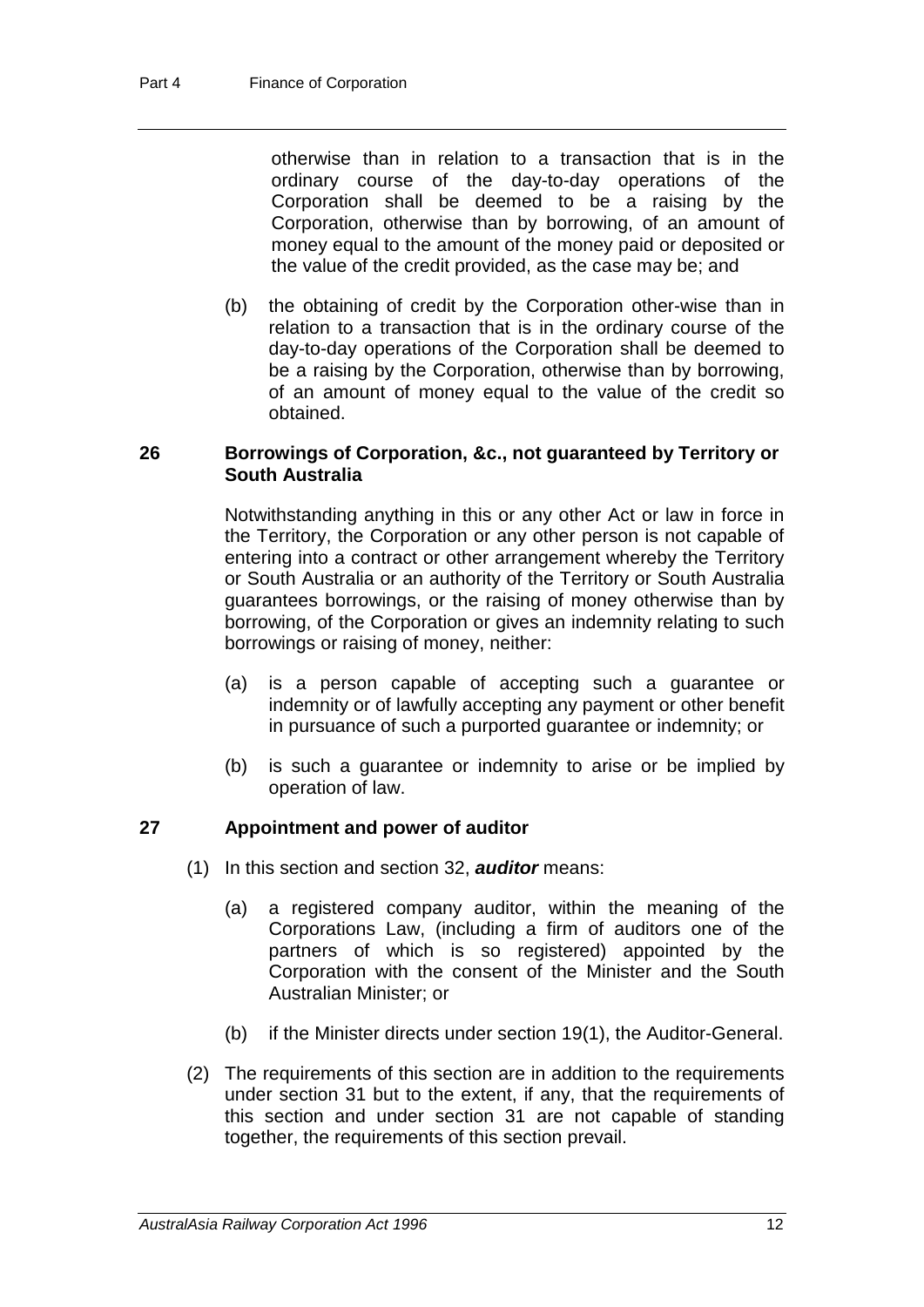- (3) The Corporation is, not later than 7 days after 30 June in each year, to appoint an auditor for the Corporation and is, within 28 days after doing so, to notify the Minister of the name of the auditor.
- (4) The auditor is to inspect, audit and report on the accounts and records of financial transactions of the Corporation and the records relating to assets of, or in the custody of, the Corporation and is to forthwith draw the attention of the Corporation, the Minister and the South Australian Minister to any irregularity disclosed by the inspection and audit that, in the opinion of the auditor, is of sufficient importance to justify the auditor so doing.
- (5) The auditor, or a person authorised by the auditor, is entitled at all reasonable times to full and free access to all accounts, records, documents and papers of the Corporation relating directly or indirectly to the receipt or payment of moneys by the Corporation or to the acquisition, receipt, custody or disposal of assets by it.
- (6) The auditor, or a person authorised by the auditor, may make copies of or take extracts from any such accounts, records, documents or papers.
- (7) The auditor, or a person authorised by the auditor, may require a person to furnish to him or her such information in the possession of the person or to which the person has access as the auditor or authorised person considers necessary for the purposes of the functions of the auditor under this Act, and the person is to comply with the requirement.

Penalty: \$2,000.

- (8) Where the Auditor-General is the auditor for the purposes of this Act, the Auditor-General is not to report on the affairs of the Corporation except as provided by or under this Act.
- (9) In addition to the powers expressly given under this Act to the auditor, the auditor has such powers in relation to the audit of the accounts and records referred to in subsection (4) as a registered company auditor has in relation to a corporation under the Corporations Law and that Law, with the necessary changes, applies to the extent necessary to enforce those powers.

## **28 Corporation to pay Territory taxes, &c.**

Nothing in this or any other Act relieves the Corporation from the liability to pay Territory taxes, rates and duties in respect of its business and activities that it would have if it were a corporation incorporated under the Corporations Law and in addition the Minister may, by notice in writing to the Corporation, require it to pay to the Consolidated Revenue Account, within the time and in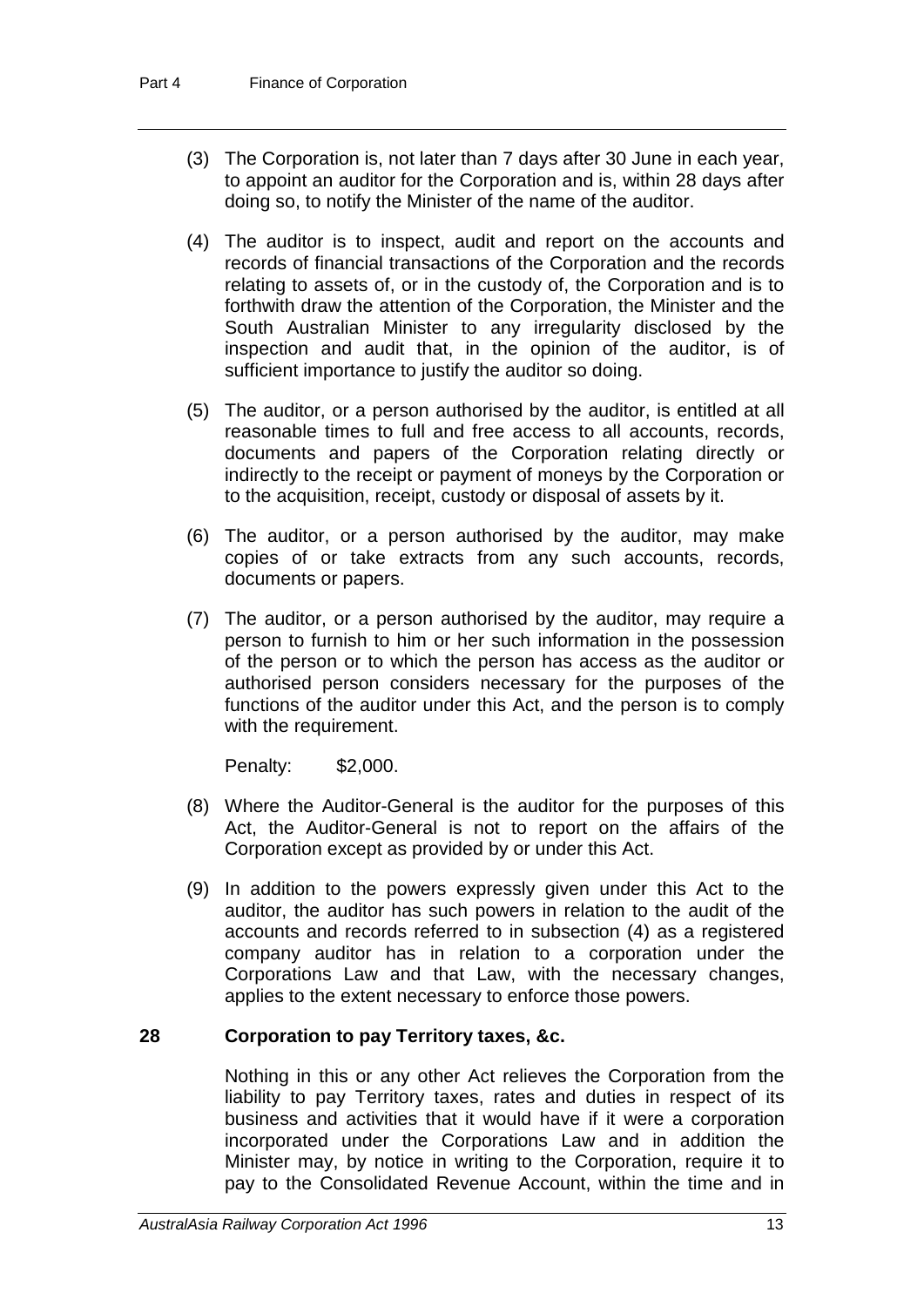respect of the period specified in the notice, such amount as the Minister considers would have been the liability of the Corporation to pay income tax under the *Income Tax Assessment Act 1936* of the Commonwealth had its income not been exempted from income tax by that Act.

## **Part 5 Miscellaneous**

## **29 Staff**

- (1) The Corporation may appoint such officers and engage such employees as it thinks necessary for the purposes of this Act.
- (2) The terms and conditions of employment of persons appointed or engaged under subsection (1) are to be determined by the Corporation.
- (3) The *Public Sector Employment and Management Act* does not apply to or in relation to the employment of officers or employees of the Corporation.

## **30 Consultants may be engaged**

The Corporation may engage consultants and advisers.

## **31 Application of Corporations Law**

- (1) Subject to subsection (2) and section 27(9), except to the extent that the Corporations Law expressly binds the Crown, that Law does not apply to or in relation to the Corporation.
- (2) The accounting and reporting obligations imposed and standards required by the Corporations Law of or in relation to a public corporation incorporated under the Corporations Law apply to and in relation to the Corporation as if:
	- (a) the Corporation were a public corporation so incorporated; and
	- (b) the Territory were the shareholders of the corporation,

and the Corporations Law, with the necessary changes, applies to the extent necessary to enforce those standards.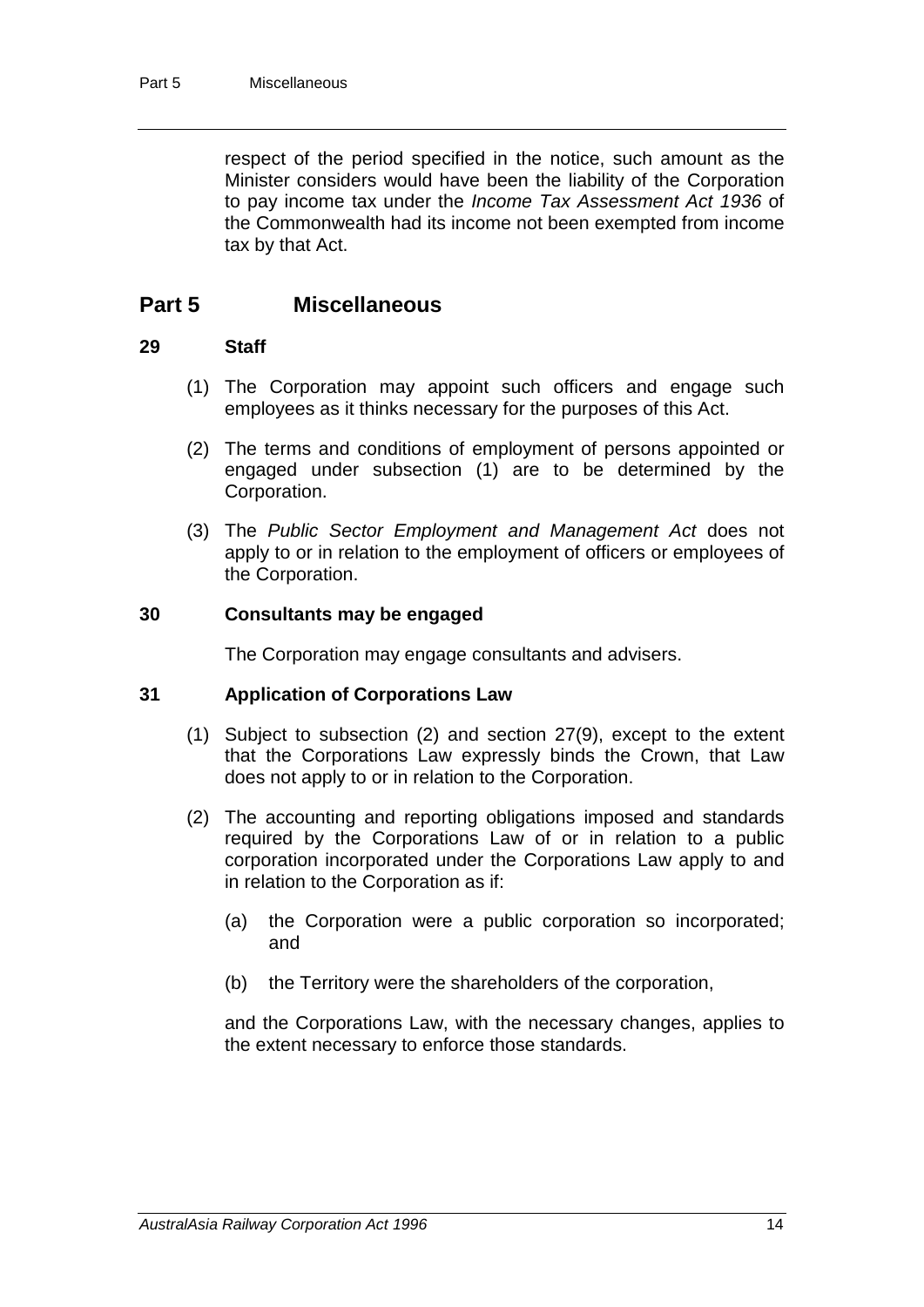## **32 Annual report**

- (1) In addition to the information required under section 31 to be included in the annual report of the Corporation, the report is to include a copy of all directions, objections, confirmations and reasons given under section 19 during the period to which the report relates.
- (2) The Minister is to cause the report and financial statements of the Corporation, together with the report of the auditor, to be laid before the Legislative Assembly within 6 sitting days of the Assembly after they are received by the Minister.

## **33 Arbitration of disputes**

- (1) The Minister and the South Australian Minister are to use their best endeavours to ensure that agreement is reached in the exercise of their joint responsibilities under this Act.
- (2) In the event of agreement not being reached, the matter in dispute is to be referred to arbitration under the *Commercial Arbitration Act* and that Act applies, with the necessary changes, as if this subsection were an arbitration agreement between the Minister and the South Australian Minister.

#### **34 Regulations**

The Administrator may make regulations, not inconsistent with this Act, prescribing matters:

- (a) required or permitted by this Act to be prescribed; or
- (b) necessary or convenient to be prescribed for carrying out or giving effect to this Act.